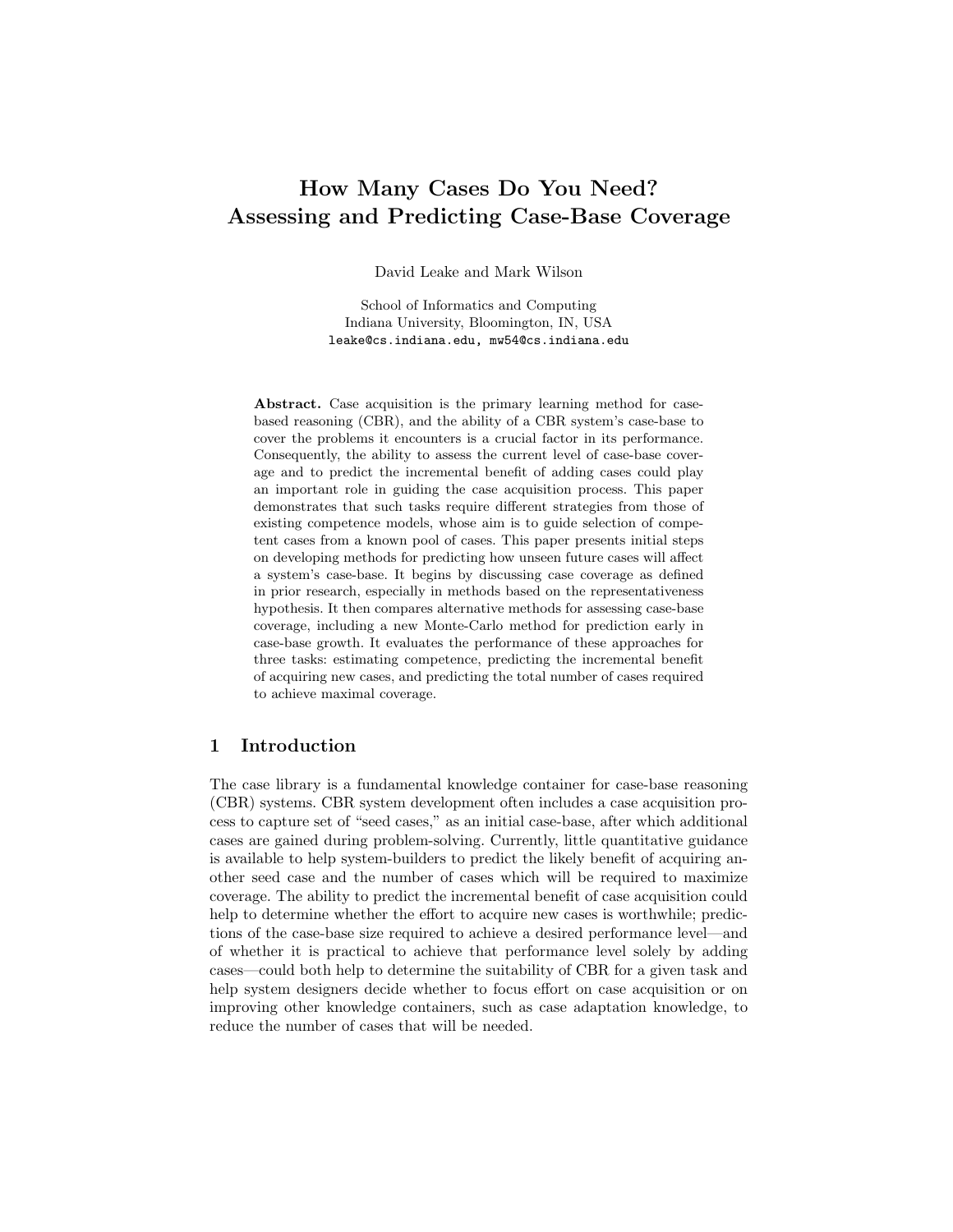Assessing and predicting the effects of case acquisition is closely connected to estimating case-base competence, the ability of a system's case-base to support the solution of potential target problems. Methods to predict case-base competence effects if unseen cases are added to the case-base can in turn be used to estimate incremental competence gains from adding a future case to the casebase. If methods can be developed to extrapolate these predictions to estimate the competence effects of adding larger numbers of cases, those estimates may be used for addressing questions such as the maximum competence the system is likely to achieve.

Case-base competence has received substantial attention in CBR research, from the perspective of guiding generation of compact and competent case-bases. This work has centered on choosing which cases in an existing set of cases to delete (for competence-based deletion, e.g.,  $[4, 6]$ ) or to add (for competencebased addition, e.g., [7]). This paper begins with background on previous treatments of competence, based on the representativeness assumption that the existing case-base can be used as a proxy for future problems [6]. Such treatments have proven effective for their intended purpose of guiding competence-based deletion from a known case-base with satisfactory coverage. However, representativeness is not assured for the partial case-bases arising during early phases of case acquisition.

To estimate coverage characteristics, the paper presents a set of empirical methods for future coverage prediction. These include a new approach which uses Monte Carlo integration—assessing coverage for a random sampling of the problem space—to predict coverage without requiring the representativeness assumption. This approach does not require knowledge of the correct solutions for the sampled problems, but can be adjusted to reflect additional knowledge about expected problem distributions and weighted to reflect additional cost/benefit information.

The paper presents an evaluation of its competence estimation methods as bases for three tasks: (1) predicting the incremental benefit of case acquisition, (2) estimating a tight upper bound on the competence a system will achieve, based on the competence effects of adding initial cases, and (3) predicting the number of cases required for the case base to approximate maximal competence. The paper evaluates performance for a range of case-bases. The results support that representativeness-based methods for competence assessment may not be well-suited to early competence estimation, but that both the leave-one-out and Monte Carlo methods can provide useful information, and that the Monte Carlo method has advantages over the leave-one out method for this task.

### 2 Competence and Representativeness

Smyth and McKenna's seminal work on representativeness-based coverage [6] defines competence as "the range of target problems that a given system can solve." If "competence" is considered to reflect problem-solving accuracy over the entire problem space  $P$ , it may be defined as the fraction of the problems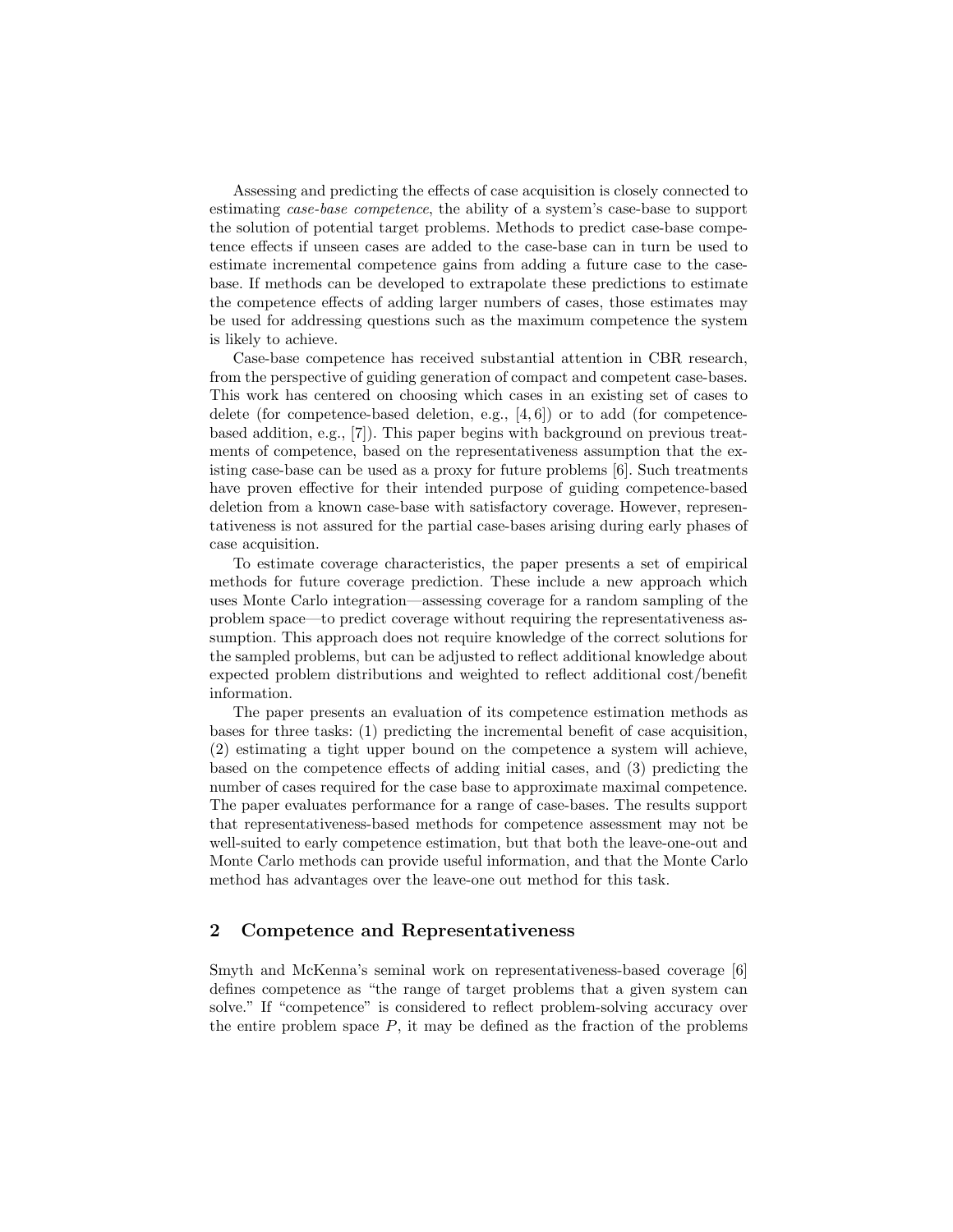$p_i \in P$  which the reasoner will solve correctly, i.e., for which the case or cases retrieved from the case-base will be adapted to produce a correct solution:

$$
Competence (CB) = \frac{\sum_{p_i \in P} Correct(Adapt(Retricve (CB, p_i), p_i))}{|P|}
$$

A challenge for determining competence for a real problem distribution is that the actual set of problems to be encountered in the future may be impossible to know a priori. In the context of determining the contribution of particular cases to the competence of a given case base, Smyth and McKenna address the problem of unavailable target cases by basing competence calculations on the representativeness assumption: "The case base is a representative sample of the target problem space" [6]. As Smyth and McKenna observe, in the scenario they consider it is reasonable to expect the representativeness hypothesis to hold: If the case-base were not representative of future problems, CBR would be inappropriate for the task. Accordingly, their proposed competence metric explicitly excludes mention of target problems, instead considering only how the system's cases contribute to solving other cases in its existing case-base. The coverage of a single case c with respect to a case-base  $C$  is defined as the set of cases for whose problems it would be retrieved and to which it can be successfully adapted [5]:

# $coverage(c \in C) = \{c' \in C : c' \in RetrievalSpace(c) \cap AdaptationSpace(c)\}\$

The representativeness-based approach has been used as a basis for estimating both global competence [5] and relative coverage [6], a criterion for determining which cases are most important to retain in the case-base. Representativeness approaches have been shown to be effective for guiding competence-preserving case deletion from a set of cases with satisfactory competence. However, during initial case acquisition, before satisfactory coverage is achieved, there is no guarantee that the cases seen will be representative.

Some prior work has studied how to identify additional cases needed for finite case-bases [3]. However, there has been little attention to the problem of predicting the number of additional cases which a CBR system may need to achieve maximal competence. It might appear that prior approaches for assessing case-base competence could also be used to predict the number of cases needed. However, Massie, Craw, and Wiratunga [2] have shown that metrics developed to assess competence are not necessarily good indicators of the accuracy achievable with a given set of cases.

## 3 Empirical Competence Estimation Strategies

We consider four empirical approaches for estimating competence: leave-one-out testing using a limited number of test cases, leave-one-out testing using all cases currently in the case-base, competence group estimation, and a Monte Carlo method.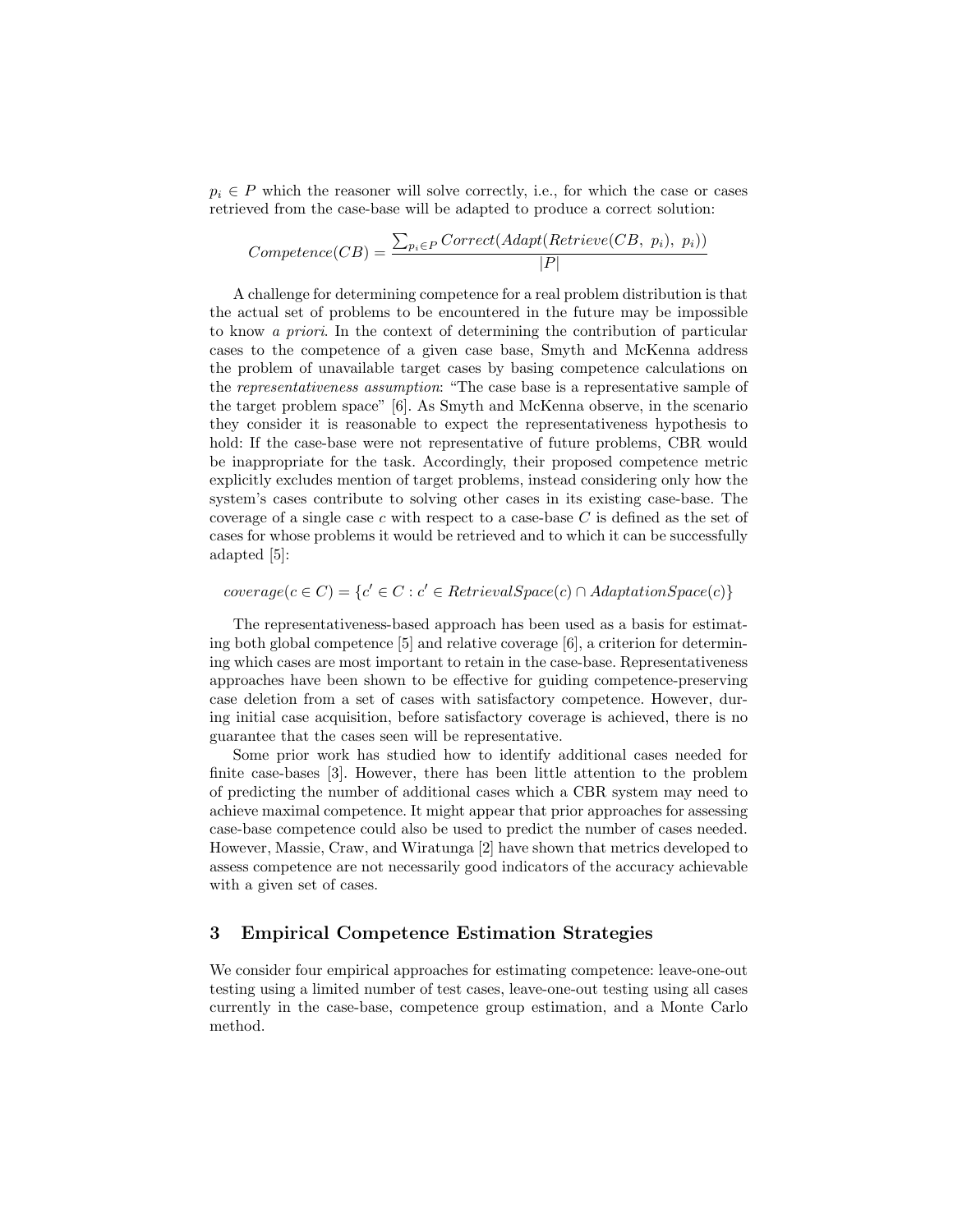#### 3.1 Leave one Out Testing

Leave-one-out testing is a simple approach for estimating accuracy. For tasks for which solvability is Boolean—either a case is solved or it is not—competence depends solely on the percent of target problems solved correctly. For other types of problems, leave-one-out testing can be applied in conjunction with other types of criteria for estimating competence, such as determining the percent of target problems whose solution is within a given threshold of the correct solution, or even simply considering average solution accuracy. Other criteria could use different weightings for different problems (e.g., based on the risks associated with particular types of errors).

We will consider two variants on leave-one-out testing. The first uses all the cases in the current case-base. The second increases efficiency by conducting testing using a smaller subset of the case-base.

#### 3.2 Competence group estimation

The representativeness-based competence metric we consider follows Smyth and McKenna's coverage metric [6], based on the notion of competence groups. Each case c has an associated coverage within the case-base, consisting of those cases which are retrieved for  $c$  by the reasoner's retrieval component and which can be adapted to solve  $c$  by the reasoner's adaptation component. A *competence* group is defined as a set of cases such that all cases share coverage with some other case in the group, and no case outside the group shares coverage with any case in the group. The *density* of a case c within a group  $G$  is defined as:

Density
$$
(c, G)
$$
 = 
$$
\frac{\sum_{c' \in G - \{c\}} \text{Similarity}(c, c')}{|G| - 1}
$$

The *group density* is defined as the sum of the individual member cases' densities, divided by the cardinality of the group. Group coverage is taken as:

GroupCoverage(
$$
G
$$
) = 1 + ( $|G| \cdot (1 - GroupDensity(G))$ )

Case-base coverage is taken as the sum of group coverages over all competence groups in the case-base.

#### 3.3 Monte Carlo Coverage Estimation

Leave-one-out testing and representativeness-based approaches use existing cases in the case-base as proxies for future problems. When the available cases may not be representative, as when few cases have been acquired, this assumption is less appropriate. To predict coverage of cases which may not be reflected by the existing case-base, we propose a Monte Carlo technique. This Monte Carlo method uniformly samples the problem space, and tests whether the sampled points are expected to be solvable. This process does not require actually generating solutions for the sampled points, provided that a criterion exists for determining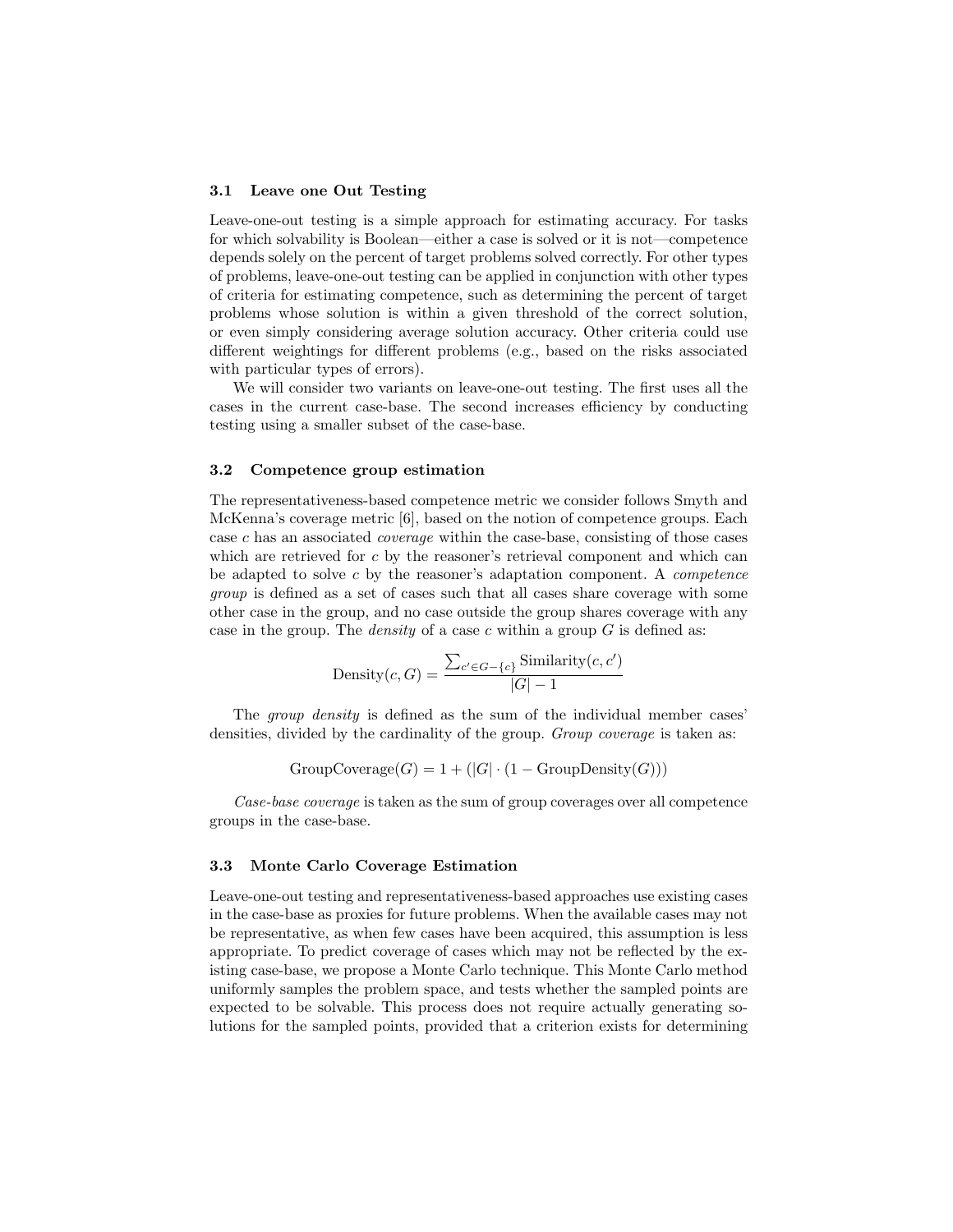1. Generate problem set with desired distribution

2. Initialize the total cost to 0

3. For each problem p:

3a. Find the closest case to p in the case-base

3b. If that case does not cover p, add the cost of not covering p to the total cost. Table 1: General Monte Carlo sampling algorithm

Apply General Monte Carlo sampling algorithm with:

Uniform problem distribution for n samples

 $Cost = 0$  if problem covered by nearest case; else 1.

Return (Monte Carlo result)/n

Table 2: Monte Carlo coverage estimation algorithm for our experiments

solvability. For example, a sampled case could be considered solvable if it were sufficiently similar to an existing case in the case-base, based on the system similarity metric. Because this method does not require access to any cases beyond those already in the case-base, the number of points it can test is limited only by available processing time. This is contrast to the leave one out approaches, which are limited by the number of cases in the case-base.

The previously-described Monte Carlo process can be enriched in two ways to better reflect pragmatic constraints. We describe these for generality, but leave their exploration for future research:

- Biased sampling: When the problems encountered are not uniformly distributed, and if information about the distribution is available, the Monte Carlo sample selection process can be biased to reflect that distribution. The most informative results about the system's ability to cover problems in practice would follow from sampling frequently from regions of the problem space in which future problems are likely to occur and less frequently in problem areas that are unlikely to arise.
- Problem-specific costs: Rather than simply considering points as "covered" or not, a cost function could be used to reflect factors such as finergrained accuracy loss or the costs of failure to cover particular cases, based on knowledge of the importance of those cases, as illustrated in Table 1.

In the following, we apply the general Monte Carlo algorithm using a problem generator which randomly selects problems with a uniform distribution throughout the problem space. Cases which fall within the coverage of an existing case, as determined by a similarity threshold, are recorded as solved. The percent solved is then be used to approximate the coverage of the case-base. Table 2 sketches our general Monte Carlo Coverage algorithm and its application here.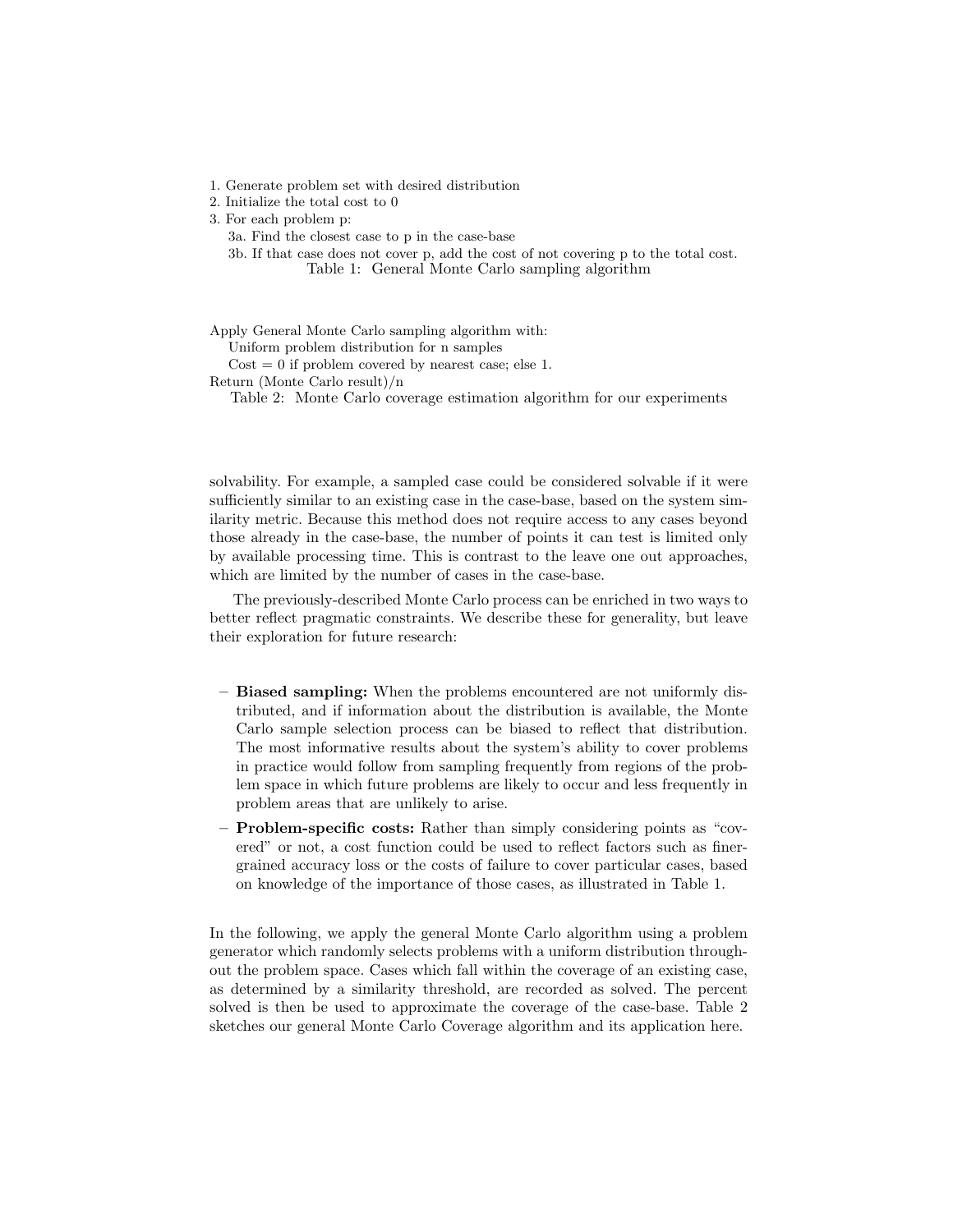# 4 Extrapolating from Competence Graphs to Estimate Needed Cases

As illustrated in the following experiments, the observed coverage growth for our sample case-bases followed a standard pattern, reaching an asymptotic value. If the details of this standard pattern can be predicted for a given case-base, such predictions can be applied to in turn predict the number of cases needed to approximate this maximal performance level.

We hypothesized that the general form of competence as a function of casebase size  $(x)$  can be approximated by the following function:

$$
f(x) = c \cdot (1 - (x + b)^{-p})
$$

The shape of the function is displayed by the fitted curves shown in Fig. 2 (all curves shown except for the Empirical Accuracy graph, which represents raw data points).

This function captures the "elbow" or corner point of diminishing returns that is typical of these experiments. Early in case acquisition, insufficient data will be available to make reasonable long-term predictions. However, we hypothesized that prediction algorithms can detect when the "elbow" of the curve is reached, and at that point prediction can begin.

### 5 Experiments

#### 5.1 Overview and Design

We conducted experiments to compare the performance of representativeness, leave-one-out, and Monte-Carlo integration as a basis for the following tasks:

- 1. Estimation of system competence
- 2. Prediction of the marginal competence benefit from acquiring a new case
- 3. Prediction of the number of cases needed to for the system to achieve accuracy within  $\epsilon$  of its maximum accuracy level

Our experiments use four classification data sets, drawn from the UCI Machine Learning Repository [1]: Ad (classification of Internet images as ads), Mini-BOONE (classification of particles), Adult (classification of income level), and Car (classification of car models as acceptable to consumers). For each data set, the same naive similarity metric was used, Euclidean distance on problem features normalized by their ranges. Data sets with categorical features were given simple hand-designed numeric distances between categories for those features.

The experiments used 10-fold cross-validation, with each data set split randomly into  $f = 10$  folds. Tunable experiment parameters included the range of case-base size to test and the size increments to use, the number of points for the Monte Carlo procedure to sample (for our experiments, 50 points were sampled), and the number of nearest cases to use when generating a CBR solution for test problems (3-NN for our experiments).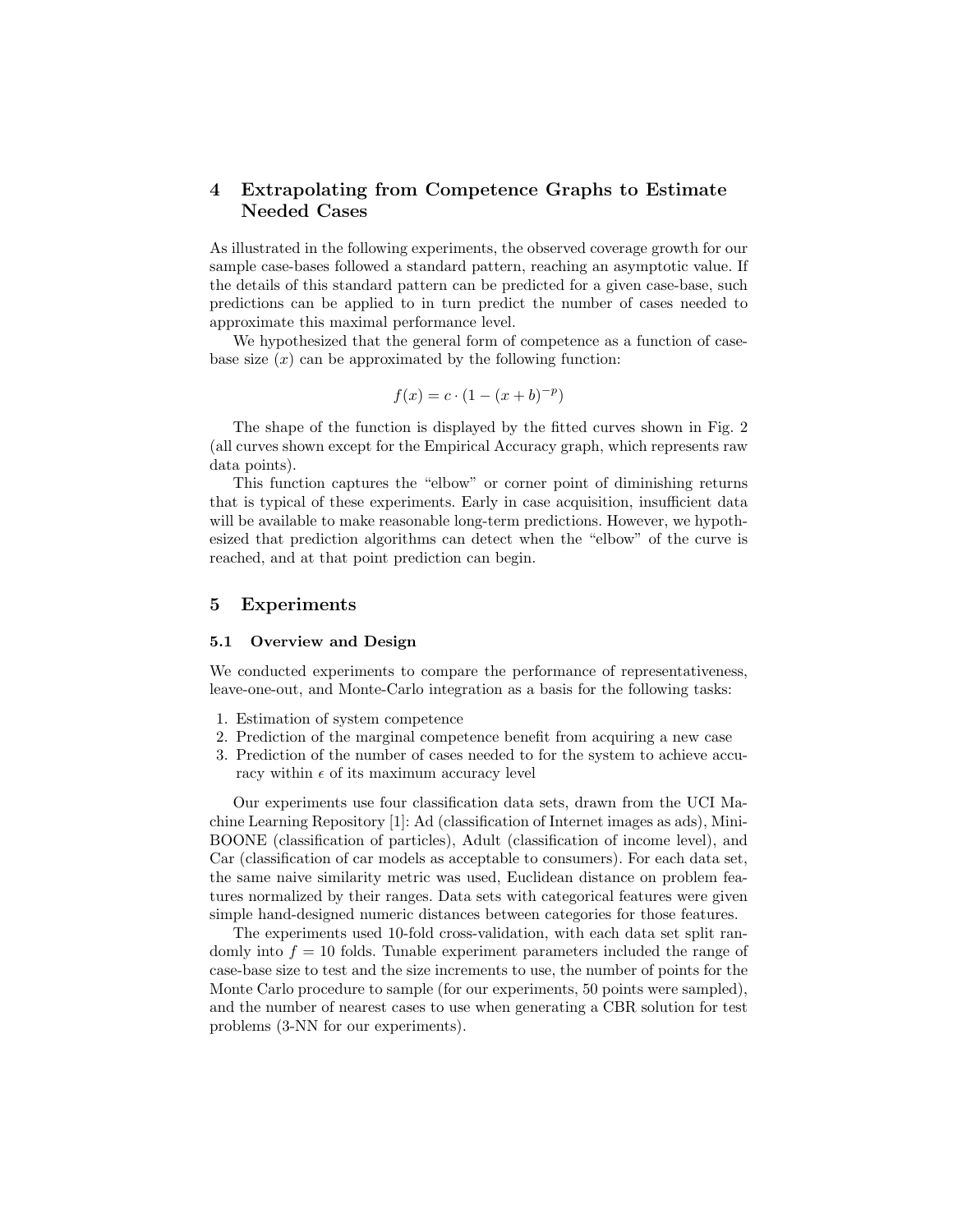Estimation of Competence The experiments test competence estimation for a variety of case-base sizes. For each case-base size, the cases for the case-base are drawn sequentially from an initial random ordering of the current fold. At each case-base size step, five values are computed:

- 1. Empirical accuracy: The percentage of problems from the  $(f-1)$  test folds which are solved correctly by the case-base
- 2. A leave-one-out estimate of the case-base's accuracy, using all cases in the current case-base
- 3. A leave-one-out estimate of the case-base's accuracy, limited to the same number of samples as the Monte-Carlo estimate
- 4. The representativeness coverage value
- 5. The Monte Carlo estimate of the case-base's coverage

The comparative results of 3 and 4 are interesting in that they enable comparing the effectiveness of leave-one-out and Monte Carlo methods when each has access to the same amount of information.

Prediction of marginal coverage benefit of next case addition As the basis for prediction of the marginal coverage benefit, the system attempts to fit the values produced by each estimation technique to the curve described in Section 4. To fit the data to the curve, each set of values estimating the competence of the case-base is linearized according to the inverse of the previously stated curve, *i.e.*, by:

$$
f^{-1}(y) = (1 - \frac{y}{c})^{-1/p} - b
$$

Where y are the estimate values. A least-squares fitting is used to fit the parameters  $c, b$ , and  $p$  to the known case-base sizes  $x$ .

The curve fitted to the first s points is used to predict the gain in accuracy that will result by expanding the case-base to size  $s + i$ .

Prediction of the Number of Cases Required for Maximal Coverage The fitted curve can also be used to predict the number of cases that will be required for the reasoner to reach within  $\epsilon$  of a target accuracy value a. In our experiments, we use the curve fitted to the estimate values up to s to predict the case-base size at which the reasoner will reach an accuracy of at least  $a - \epsilon$ .

For our experiments, we set a to the empirical accuracy value obtained with the largest case-base size sampled and set  $\epsilon$  to 5% of a. In practice, a developer could select any desired target accuracy value less than the maximum.

Predictions are only generated after the "elbow" of the curve has been crossed. The number of cases needed to reach  $a$  is re-predicted after each acquisition step, as with the marginal-benefit task, allowing the estimation methods to refine the prediction of the needed number of cases after every acquisition. We expect the accuracy of all prediction methods to improve (on average) with each case acquired.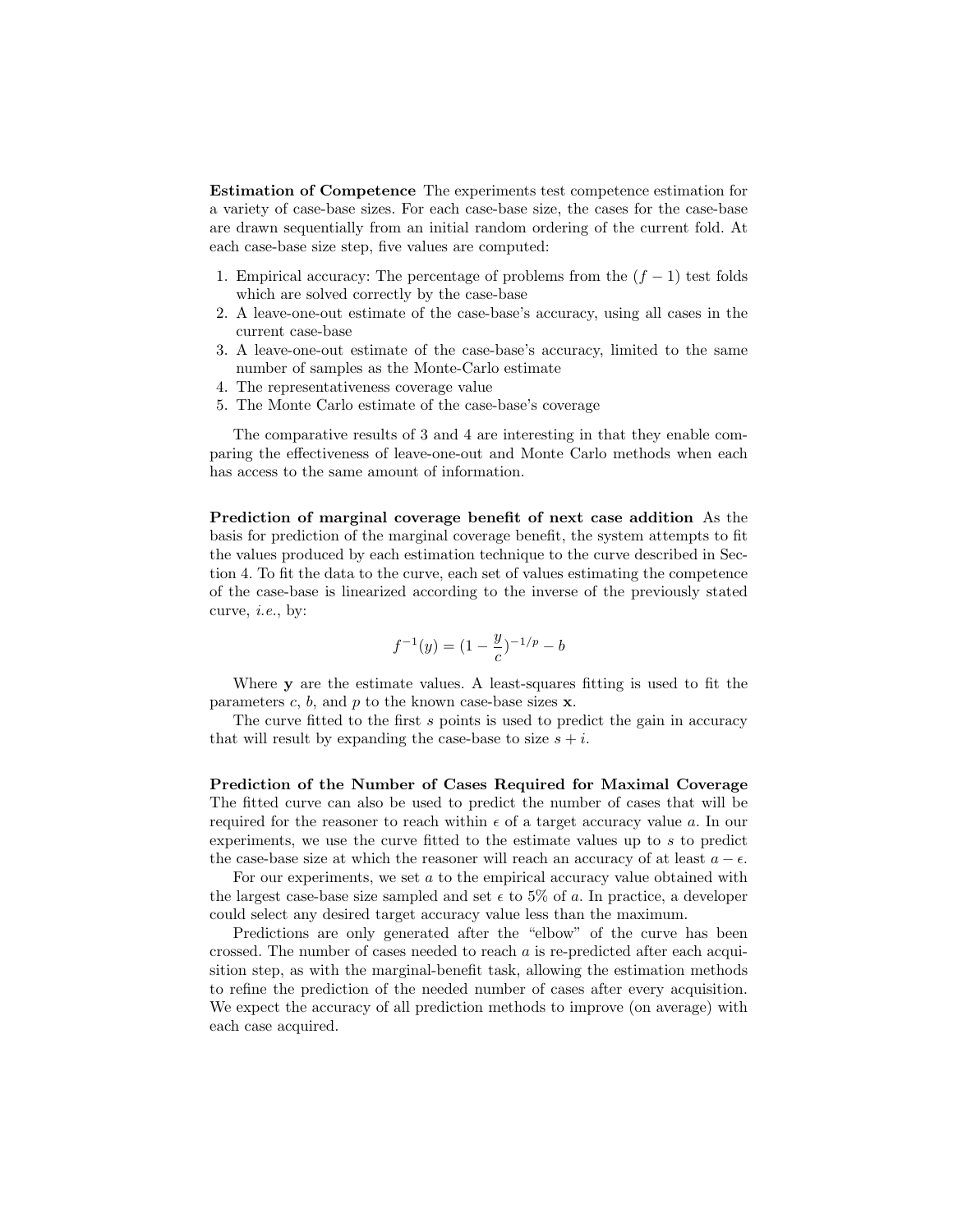

Fig. 1: Estimates of coverage, accuracy, and empirical accuracy

By comparing predicted values to the empirical results  $-$  i.e., the gain in empirical accuracy by expanding the case-base to size  $s+i$  and the size at which the case-base's empirical accuracy crossed  $a - \epsilon$ , we determined the accuracy of these predictions for each estimation technique at every case-base size evaluated.

### 5.2 Results

Estimation of Competence Fig. 1 shows the estimation results and empirical accuracy. We note that the representativeness function is not intended to produce a result in percent accuracy, so it is only meaningful to compare its shape to the shapes of the curves for the other methods. We observe that for both Ads and MiniBOONE, maximal accuracy is approached with a small number of cases. Leave-one-out and Monte Carlo methods both track actual accuracy closely after an initial lag and level off quickly. Results with Adult and Car show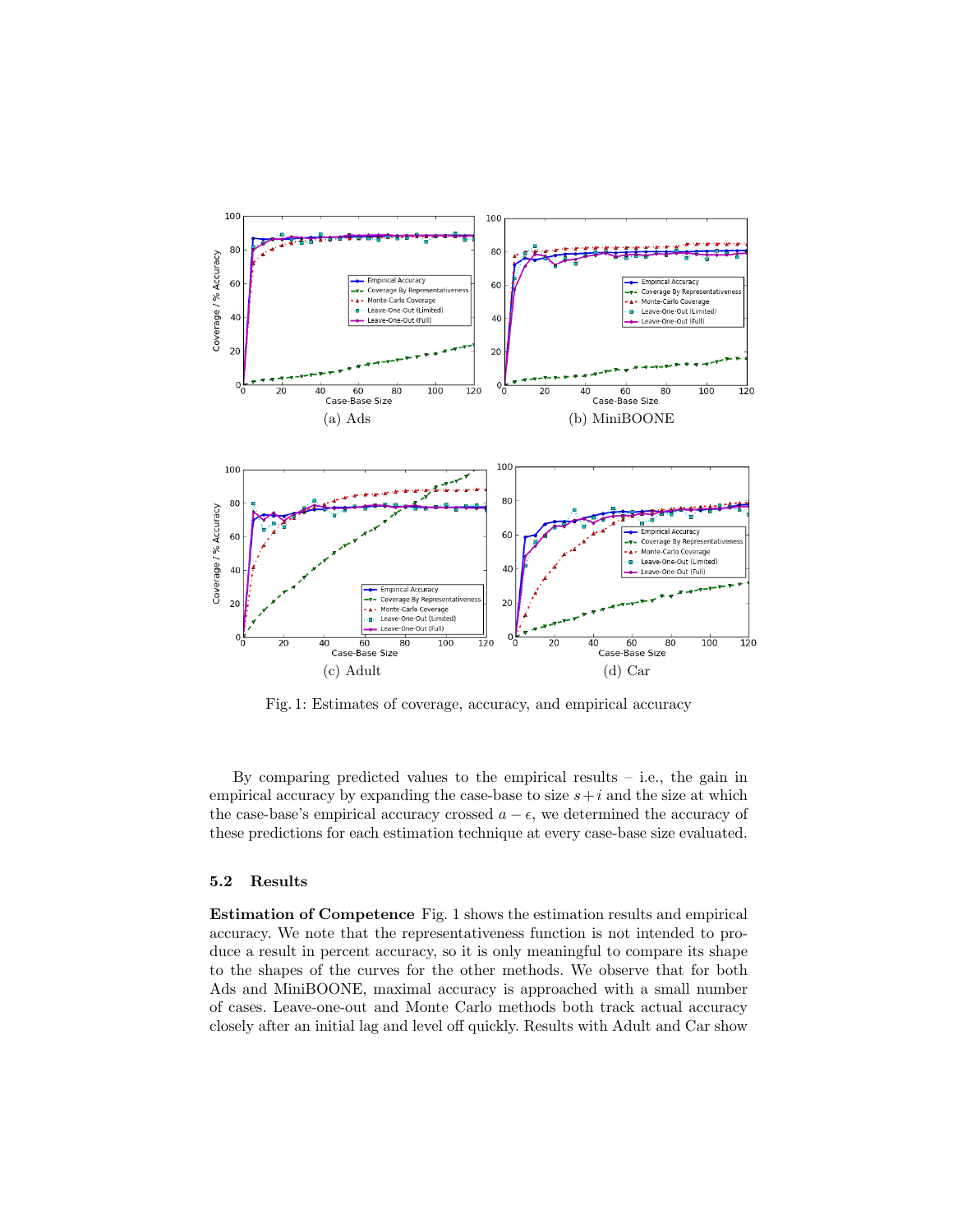more differentiation between the methods, with full leave-one-out providing the best performance, followed by limited leave-one-out and then Monte Carlo.

The general behavior of the representativeness coverage estimates contrasts with that of other methods, producing linear or nearly linear growth as a function of case-base size. This is observation on representativeness estimates is consistent with results by Massie et al. [2].



Fig. 2: Empirical accuracy and curves fitted to the estimates of accuracy/coverage

Curve Fitting to Accuracy Estimates Because the general form of the representativeness graph does not match the curve of the other methods, we consider only the results for the other methods. Fig. 2 shows the results of fitting the curve to the other methods, which all fit the general pattern, with some variation compared to empirical accuracy.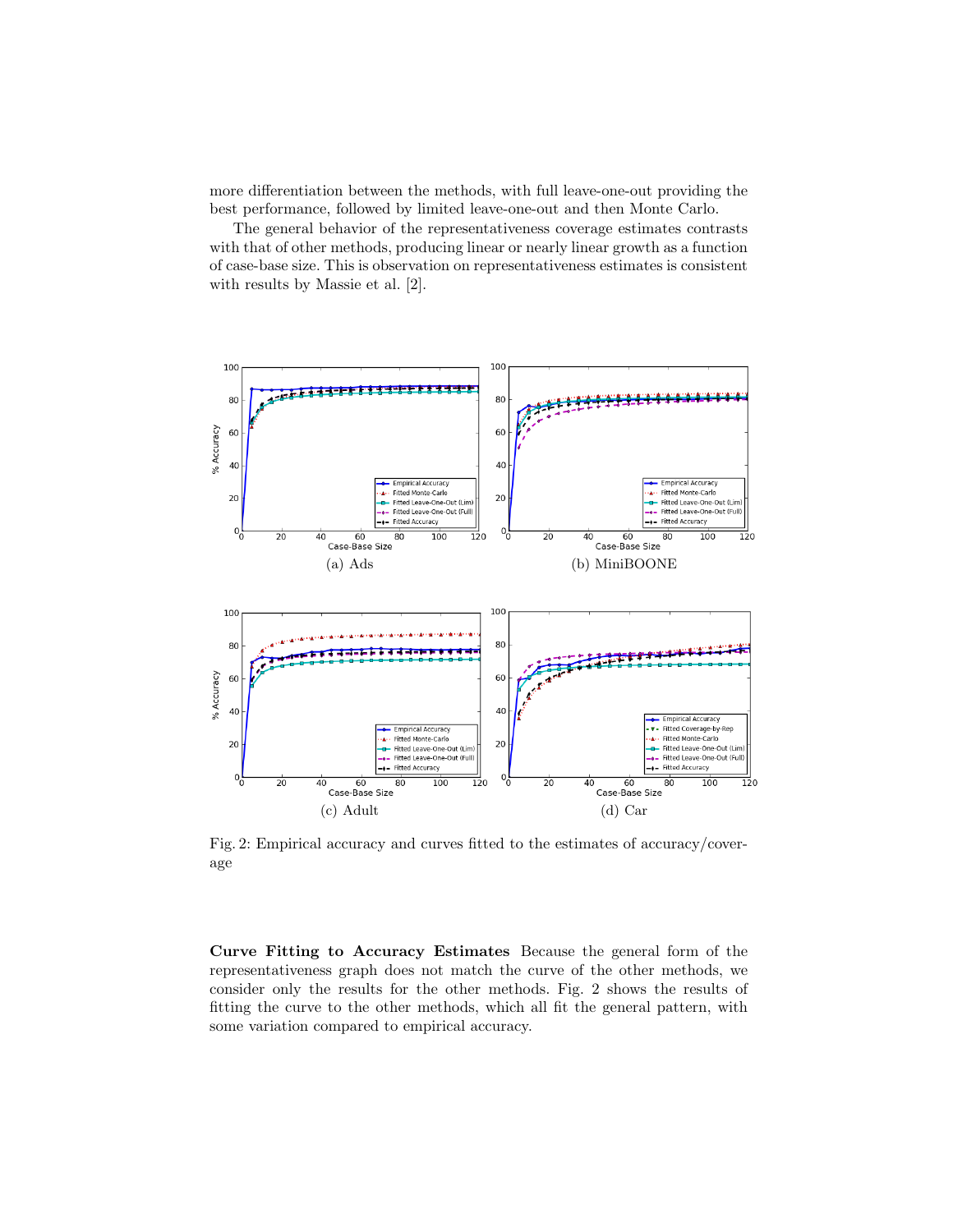

Fig. 3: Error in predicted marginal benefit of case acquisition, by case-base size

Prediction of Marginal Benefit of Acquisition Fig. 3 shows the absolute error in predicted marginal benefit of case acquisition, for each case-base size for which predictions are available. (For some case-base sizes, curve fitting was occasionally unsuccessful for some estimate methods. Missing values in the graph reflect failed curve-fitting, and the estimate technique incurs no error penalty for these missed predictions.) Fig. 4 graphs the means of the available error values for three different regions of case acquisition – early, middle, and late case-base growth. To compute these values, the entire experiment was split evenly into three stages and averages computed for each stage, to illustrate the accuracy of different estimate techniques at each stage. These values illustrate that the Monte-Carlo integration method generally compares favorably with leave-oneout for predicting marginal benefit of new case acquisitions. In the Car data set, the Monte-Carlo technique bests the leave-one-out technique in two out of three stages when the leave-one-out is limited to the same number of samples as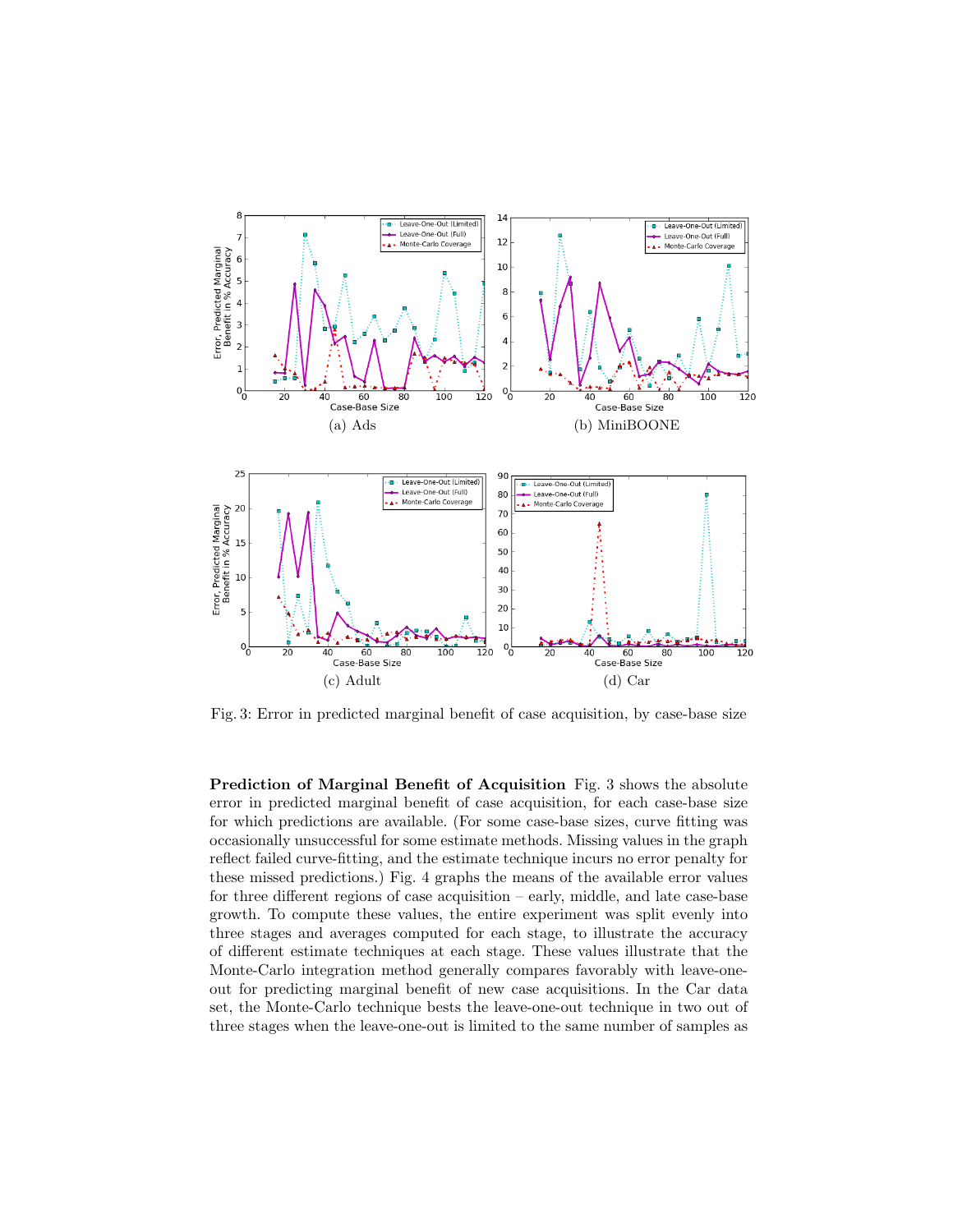

Fig. 4: Mean error in predicted marginal benefit of case acquisition, for early, middle, and late stages of case-base growth

Monte-Carlo, but not when leave-one-out is allowed the full range of the casebase. However, see below for a discussion of the time required to execute each test.

Prediction of Number of Cases Needed to Achieve Maximal Accuracy The absolute error in predicting the case-base size required to reach at least within  $\epsilon$  of the final experimental accuracy is shown in Fig. 5. These values are presented as percentages of the final case-base size in the experiment. The mean absolute error in these predictions is shown for each data set in Fig. 6. The error in the Monte-Carlo technique is higher here, but it is often possible to produce a prediction with the Monte-Carlo method when such a prediction is impossible with the leave-one-out techniques because a curve could not be fitted.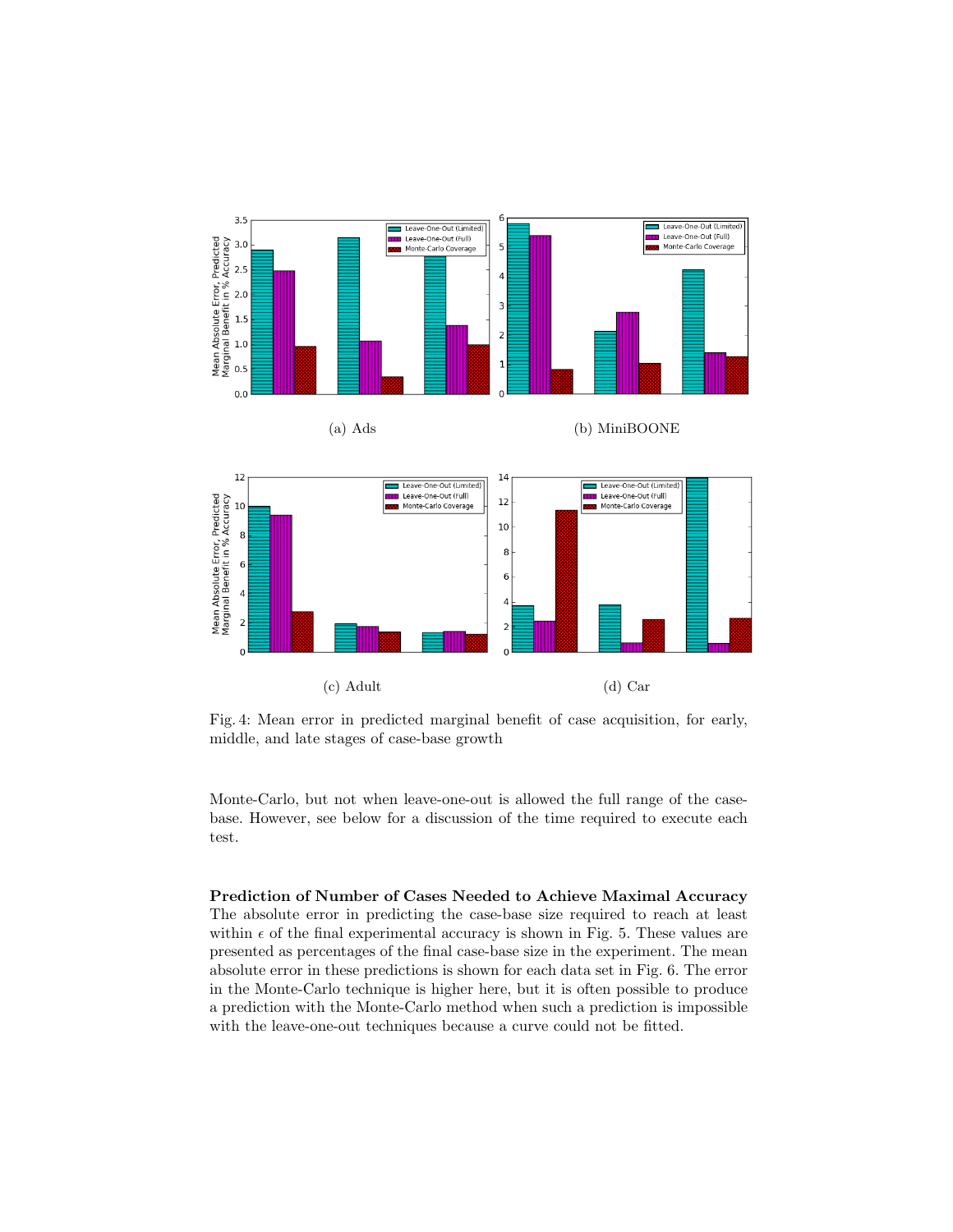

Fig. 5: Error in predicted case-base size to reach within  $\epsilon$  of final experimental accuracy, by case-base size

After 120 cases, the respective errors for limited leave-one-out, full leaveone-out, and Monte Carlo, for Ads are no prediction possible, 19%, and 15%; for MiniBOONE are no prediction possible, 27%, and 2%; for Adult are 5%, 13%, and 10%; and for Car are 1038%, 15%, and 18%.

Note on Computation Time The time elapsed to compute the estimates with each technique is shown in Fig. 7. The Monte-Carlo coverage method required less time than the representativeness coverage technique or the leave-one-out estimate using the full case-base (although leave-one-out can be faster for very small case-bases, its time grows more quickly and rapidly overtakes the Monte-Carlo technique). When leave-one-out testing is limited to the same number of samples as the Monte-Carlo technique, their elapsed time is comparable; however, as shown by the previous results, the accuracy of the leave-one-out technique is generally compromised by doing so.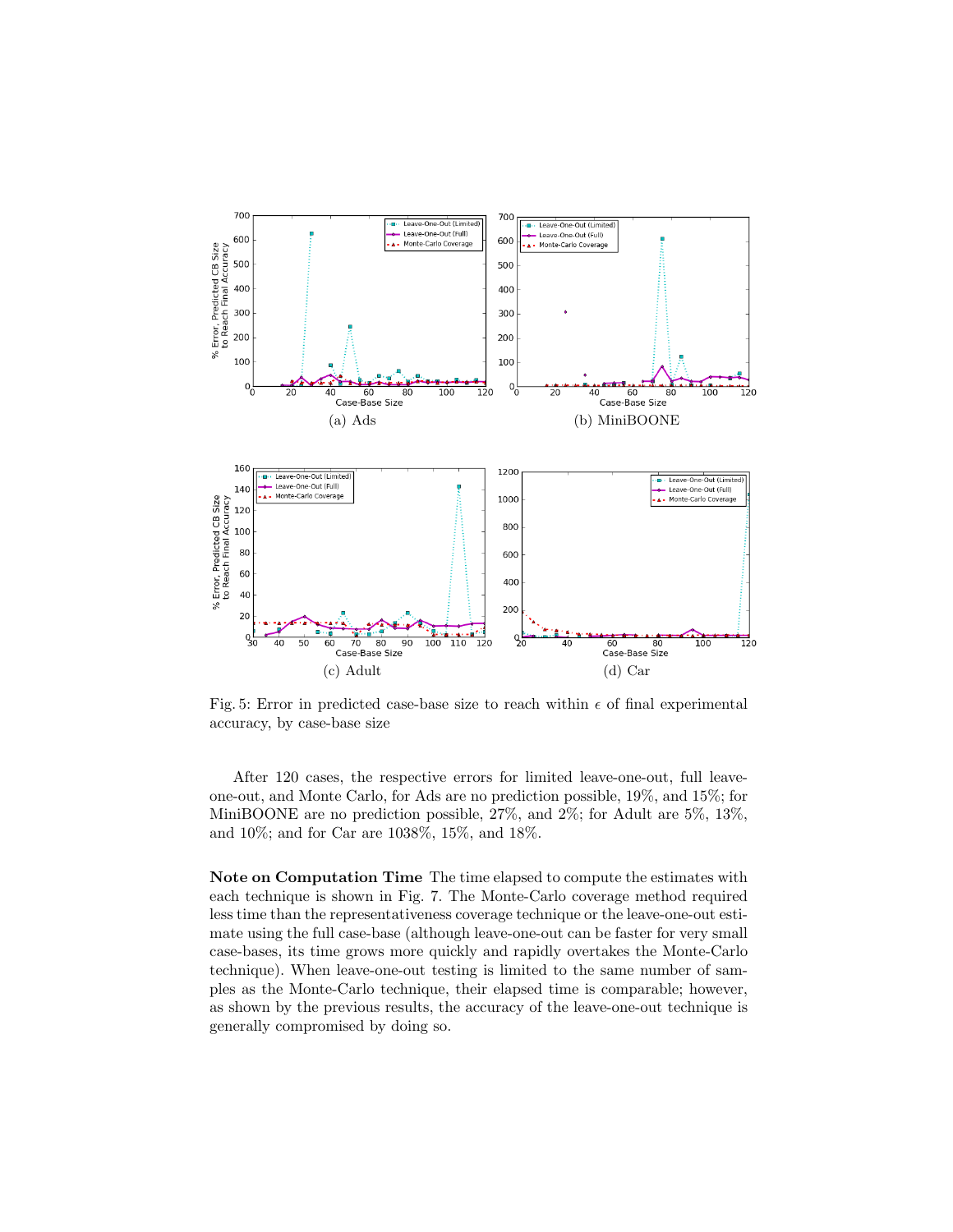

Fig. 6: Mean error in predicted case-base size to reach within  $\epsilon$  final experimental accuracy

# 6 Future Work

The previous sections introduce the problem of predicting case-base coverage, illustrate some central points, and present experiments testing initial methods. A number of questions remain. One is how best to handle problem streams with non-uniform distributions, if those distributions are not known a priori. Another interesting future area is how to develop automated methods for selecting values such as similarity thresholds for deciding whether to treat a case as covered.

The ability to predict the benefits of case acquisition also raises questions for the tradeoff between increased case adaptation knowledge and increased case knowledge and how to provide guidance for CBR system developers deciding how to divide their effort between augmenting these two knowledge containers.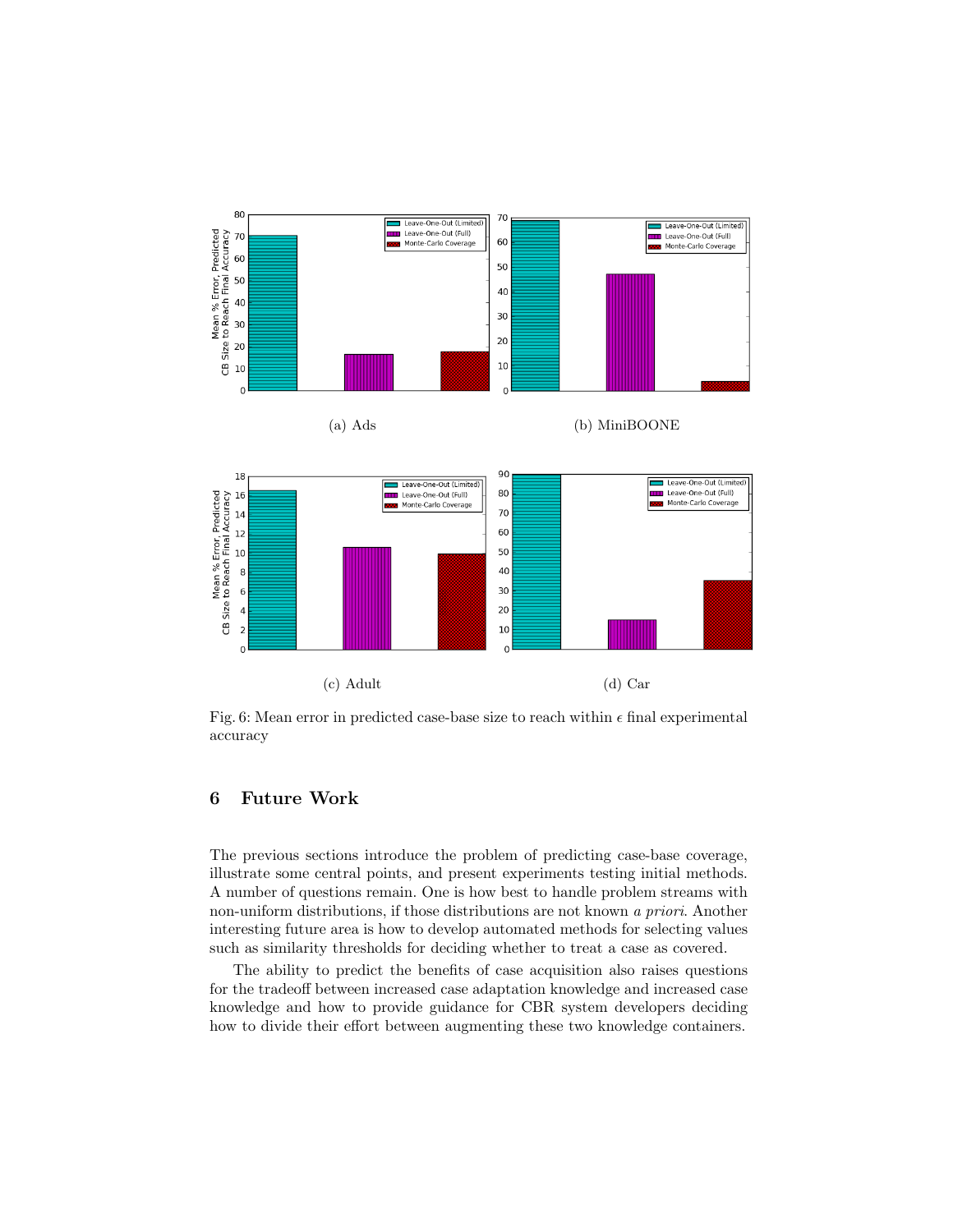

Fig. 7: Log time (in seconds) to compute accuracy and competence estimates

# 7 Conclusion

As the acquisition of seed cases is an important part of the development of CBR systems, the ability to predict the benefit of such acquisitions could play a valuable role in guiding case acquisition decisions. Likewise, knowledge of the benefit trends for case acquisition can aid in predicting the number of cases which will be needed to achieve a desired level of accuracy and in predicting limits on the accuracy attainable, aiding predictions of the practicality and effort required to build a CBR system.

This paper explores methods for predicting coverage growth, including a Monte Carlo simulation method to enable predictions early in the case acquisition process, and presents tests illustrating the methods potential. This work provides a first step towards answering the question of how to predict the number of cases it will be necessary to acquire for a CBR system.